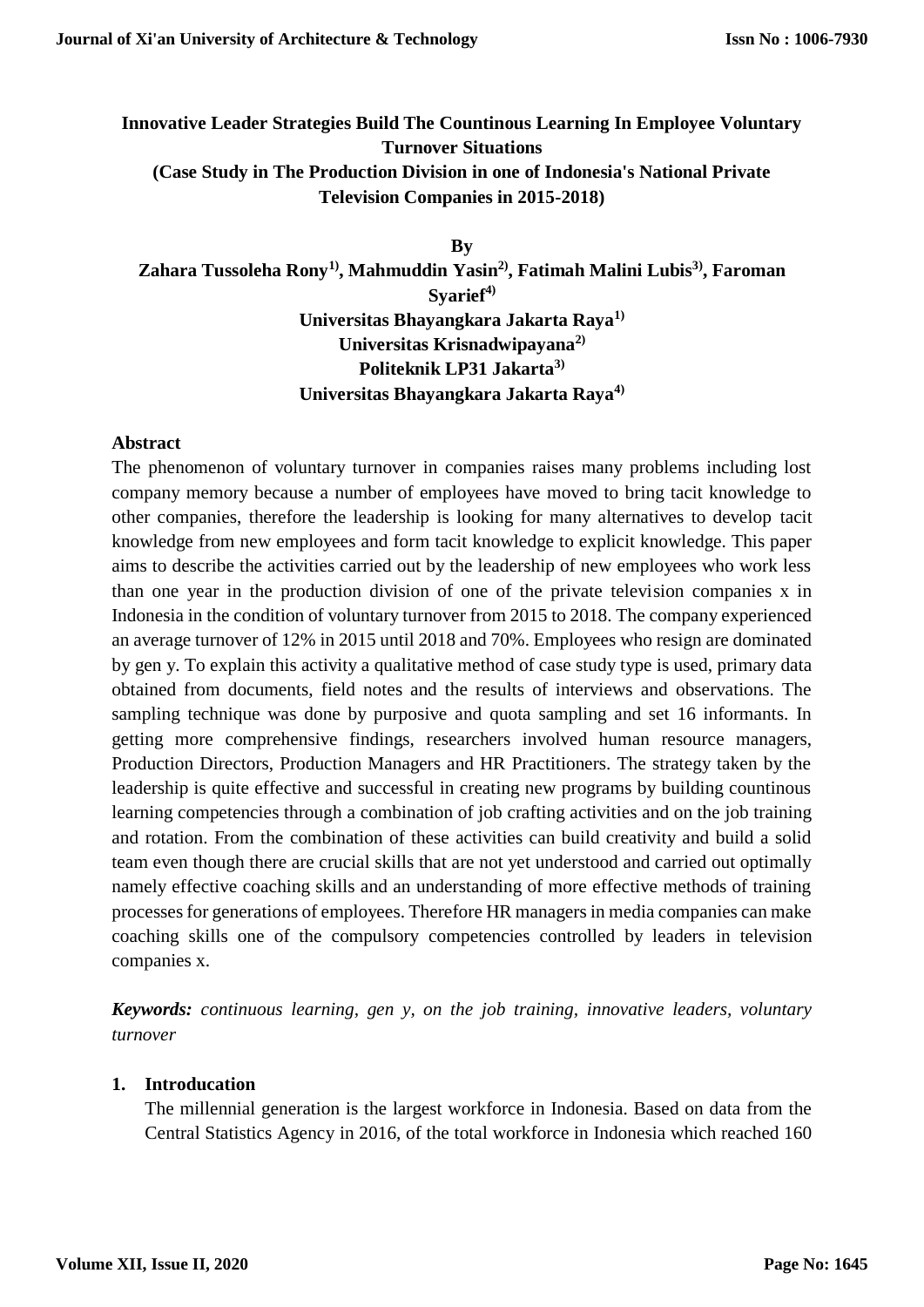million, almost 40% of them were classified as millennial, which is 62.5 million<sup>1</sup>. Even in 2018 the workforce in some Indonesian companies is dominated by an average of 65% by Gen y employees<sup>2</sup>.. The arrival of Gen Y has a positive side related to increased creativity but on the other hand is vulnerable to their attachment in the organization.

In the survey of "Employee Engagement Among Millennials" Dale Carnegie with a total of 1,200 speakers, delivered research that is 66%, millennial workers are partially engaged in the company. This data shows that employees can easily move to other companies (Joshua Siregar, Director of National Marketing)<sup>3</sup>. In the 2017 literature (Swa) adding 76.7 percent of gen y employees only last 1-2 years at work before deciding to switch jobs. Most are employees aged 21-25 years. Only 9.5 percent survive working in one place for five years or more. 4

The above phenomenon at this time seems to be commonplace and prevalent. However, the prevalence and paralysis still create problems for a number of companies. According to H. Ongori, a number of company memory is lost along with the cessation of employees and social capital that has been established between employees and other employees in a certain period of time becomes messy and to establish relationships with new people is not an easy thing<sup>5</sup>. The company is quite chaotic because in the end it has implications for the decline in investment and performance.

This condition was experienced by one of the private television media companies from 2012 to 2015, voluntary turnover at the company on average 12% of the total number of employees around 1700 people and those who did turnover 65 percent were Gen Y employees (Zahara, 2017)<sup>6</sup>,, even though the company has a reliable leader, good income, an effective HR management system and a conducive company environment, but the facts show that these elements do not guarantee a wave of employees of the majority of Y gen young people not to do voluntary turnover. Voluntary turnover events until 2018 continue. It is not easy to replace employees as needed at one time, especially putting personnel in new teams even though television media companies are required to make programs that are liked by the public. In creating an attractive program, it needs a solid team, high creativity and eager to learn and always look for uniqueness. When employees who have worked at least 2 or 3 years leave, new employees who work for several months are still filled with worry to continue the good program. They need assistance in strengthening the existence of old programs and creating new programs.

The phenomenon of voluntary turnover becomes a challenge for companies to create systems, atmosphere and policies that are in line with the characteristics of generation y and the characteristics of the company as well as external conditions. The role of leadership

1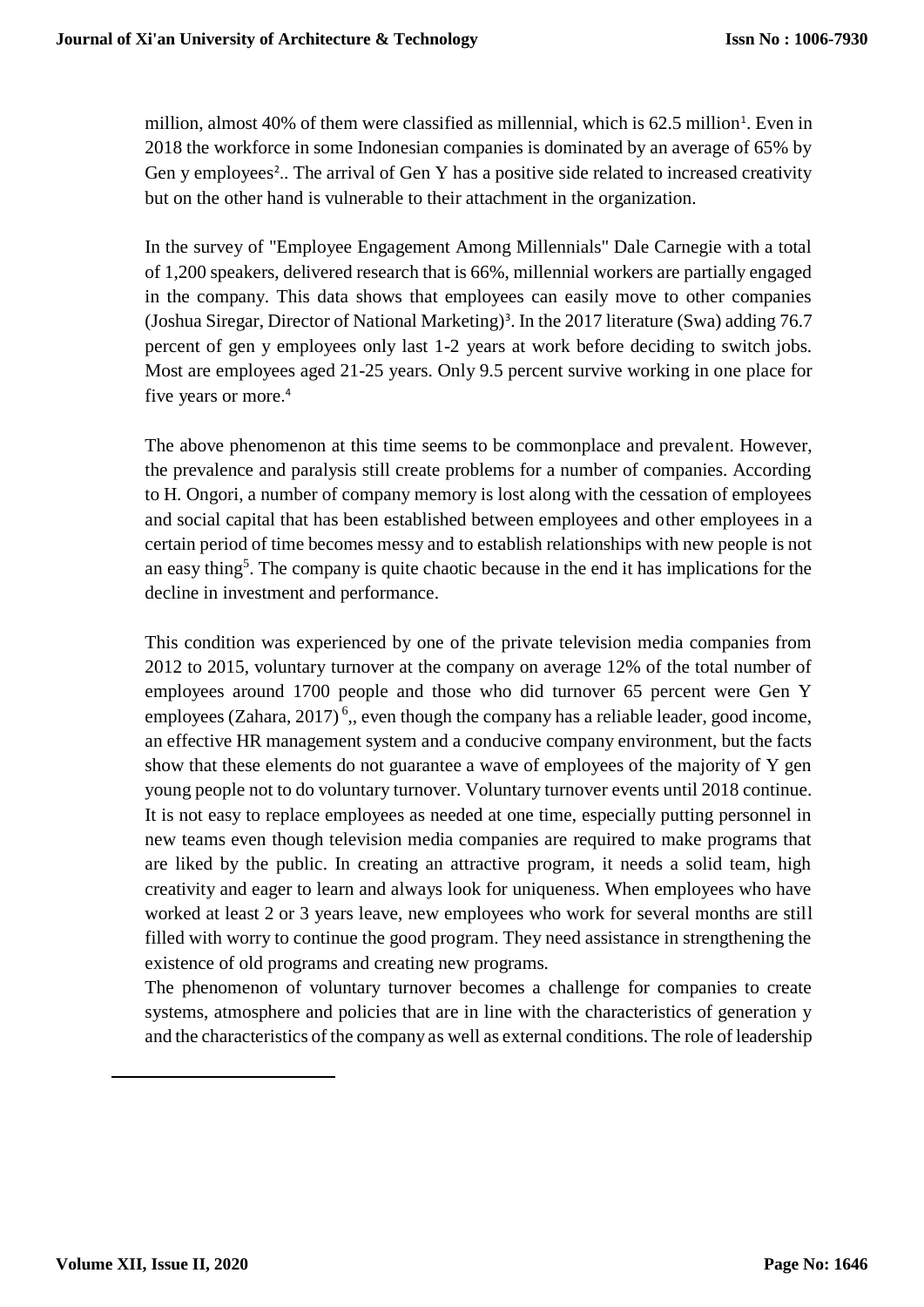is one of the important attributes to contribute that the dynamics of voluntary turnover and the worries of employees who are left behind need not be prolonged<sup>7</sup>. The company is obliged to complete the work target even if the conditions are not as expected.

In this study, the authors want to explain the strategies of innovative leaders to build and organize the team left by employees who resign. Writing with this theme is still quite limited in the world of research, this paper illustrates the role of leaders to build sustainable learning through freedom and directed and full responsibility for new employees to design and update job descriptions. The results of the study can be a basic program for HR managers in developing employee competencies in television companies in conditions of voluntary turnover.

### **2. Theoretical Studies**

### **2.1 Generation Y**

Generation Y, otherwise known as the millennial generation, refers to individuals born between 1982 and 2000. This is the newest generation to enter the workforce. Leaders across disciplines are taking notes of the challenges and opportunities associated with training this unique group<sup>8</sup>. As a generation that grows up in a fast-changing environment, and has technological advancements, they not only expect change but want it. They need opportunities to grow and develop inside and outside the organization. When needs are not met, they will not hesitate to find a place that will accommodate them and make a turnover as conveyed by Bester (2012). Further argued that many researchers (Horn, Griffeth & Salaro, 1984; Mobley, 1982; Mowday, Steers, & Porter, 1979; Steers, 1977) viewed turnover intention as the final step in the decisionmaking process before a person actually leaves a workplace.<sup>9</sup>

#### **2.2 Voluntary turnover**

Noe et. al.  $(2007)$  <sup>10</sup> divides two types of turnover. First, voluntary turnover, namely the decision of employees to leave the company voluntarily. Second, involuntary turnover, in the form of dismissal which illustrates the employer's decision to terminate the employment relationship and is uncontrollable for employees who experience it. The high level of employee turnover can result in the cost of company losses for the loss of an employee (Slavianska, 2012  $1<sup>11</sup>$ . But on the other hand can have a positive impact on the company, among others, new employees substitute can bring new ideas (theory)<sup>12</sup>. Turnover phenomenon makes the leaders make a strategy so that productivity in the company does not decline. According to Hamel and Prahalad, <sup>13</sup> "strategy is an action that is incremental, and is carried out based on the perspective needed by the company in the future. Strategy always starts from what can happen and not starts from what happens. Meanwhile according to David  $(2011: 18-19)^{14}$  Strategy is a joint

.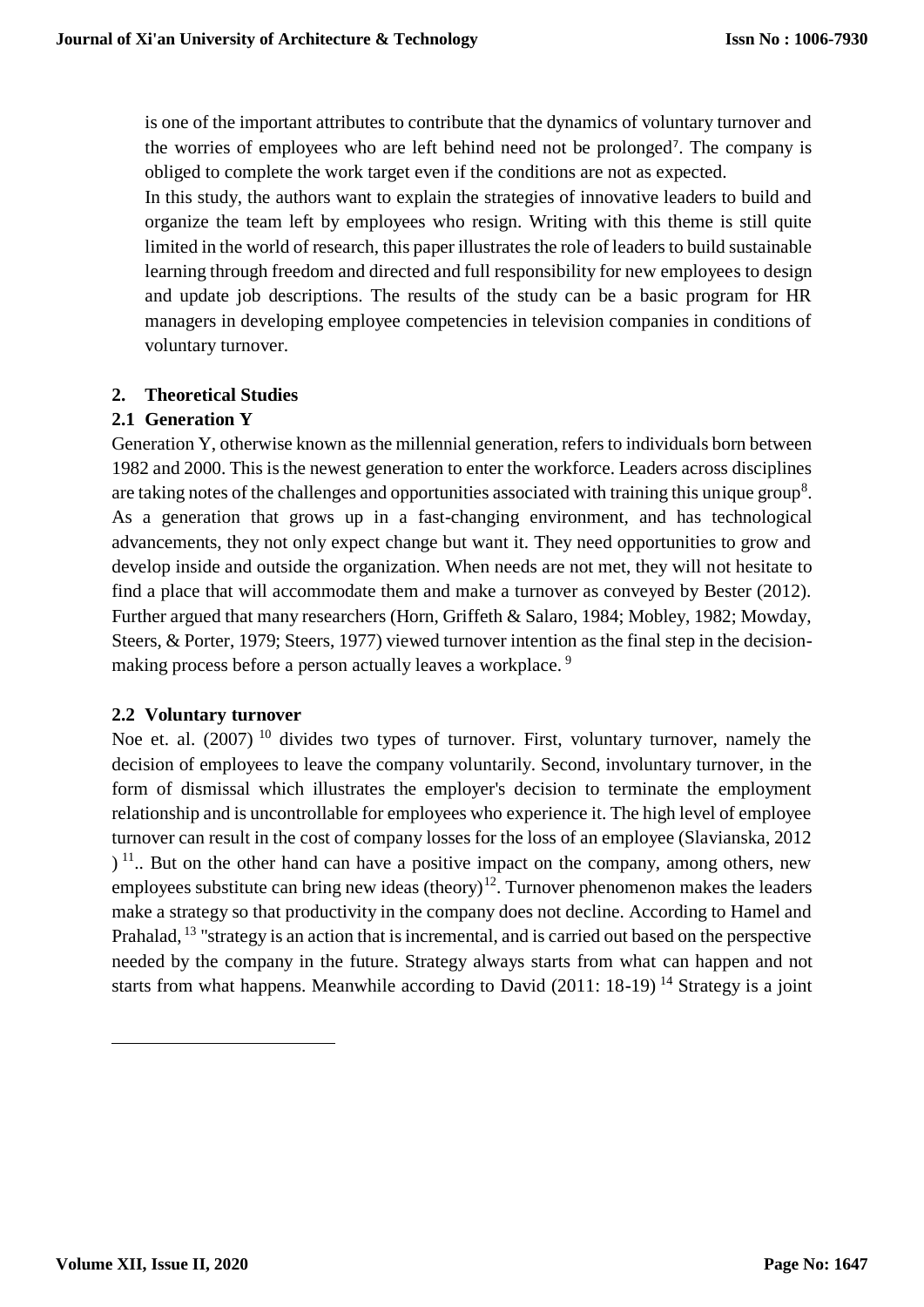means with long-term goals to be achieved. Is an action or activity carried out by a person or company to achieve the goals or objectives that have been set together with the leaders,

## **2.3 Innovative leadership**

The leader becomes one of the important elements in influencing a group to achieve a vision or set of goals. <sup>15</sup>The leadership has environmental sensitivity accompanied by differences in generations, (Zahara, 2019)<sup>16</sup> with Robbins and Judge. Newstrom explained that leadership is an important factor that helps individuals or groups identify their goals and then motivate them in achieving their stated goals<sup>17</sup>. Organizational success requires innovation leaders who can inspire a mind-set that opens an organization to discovery; and the development of the framework that supports an innovation strategy and empowers people to make the right choices (Stevenson, 2012) <sup>18</sup>. Innovation leadership is a process of creating the direction, alignment, and commitment that is needed to create and implement something new that adds value to an organization. Hence, innovation leadership is about being able to form an integrated overview of innovation and, at the same time, lead the components of innovation in a strategic manner (Ailin & Lindgren,  $2008$ )<sup>19</sup>. The study of innovation leadership has attracted more attention in recent decades and has become a new area of study to contend with the complexities of value creation (Shavinina, 2011)<sup>20</sup>. Carmeli, Gelbard, and Gefen (2010) studied the importance of innovation leadership on organizational per- H. A  $^{21}$ . Alsolami et al. The researchers had adopted innovation leadership behaviours from the Minnesota Innovation Institute, which proposed six leadership behaviours as follows: 1) Encouraging individual initiative; 2) Clarifying individual responsibilities; 3) Providing clear and complete performance evaluation feedback; 4) Maintaining a strong task orientation, 5) Emphasizing group relationships and, 6) Demonstrating trust in organizational members)  $22$ . Innovation leadership is defined as the process of creating the context for innovation to occur; creating and implementing the roles, decision-making structures, physical space, partnerships, networks, and equipment that support innovative thinking and testing (Porter & Malloch, 2010)<sup>23</sup>. Innovation Leadership Approach Innovation leadership proposes that leaders play a multitude of roles when facilitating innovation in organizations, especially roles that influence creativity and innovation. With the appropriate leadership, successful innovation becomes a realistic and achievable goal; however, without it, the challenge may prove insurmountable (Hunter & Cushenbery, 2011)<sup>24</sup>. Pemimpin inovatif dibutuhkan oleh Gen Y karena mendorong job crafting dan membangun *countinus learning* secara berkelanjutan, menurut (Sessa, V. I., & London, M. 2015 ) 25 .

# **2.4 Continuous Learning**

Continuous learning is a mentality and behavioral routine that reflects a belief and dedication to learning and change. Continuous learning is a mental and behavioral routine that reflects a belief and dedication to learning and change. Whereas Stephen, Greenberg and Baron<sup>26</sup> are

1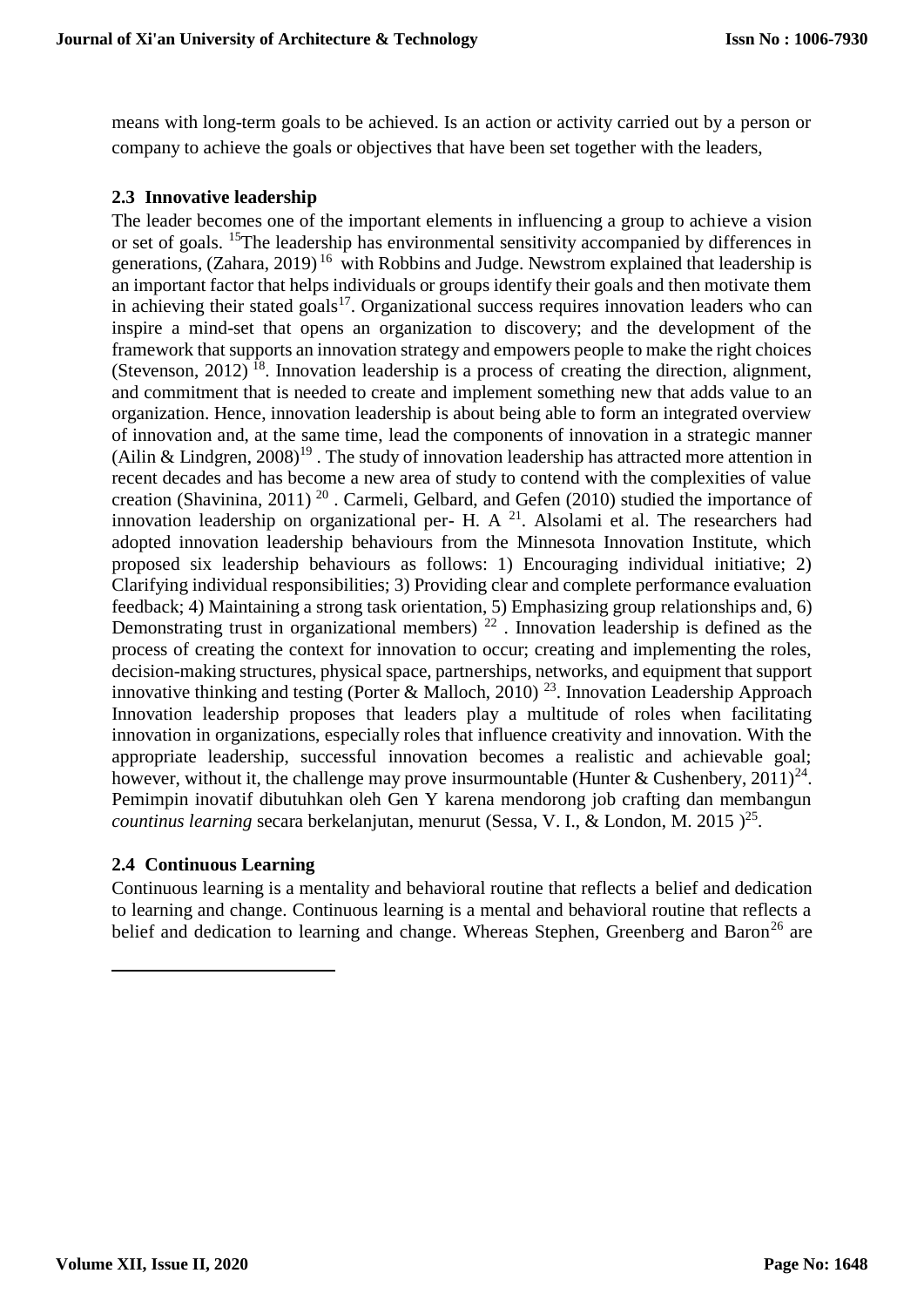relatively permanent changes in behavior that occur as a result of experience. Another opinion from McShane and Von Glinow states that learning is a change in behavior that is relatively permanent as a result of one's interactions with the environment. Meanwhile, according to Garvin, organizational learning is considered as the ability of organizations to create, obtain, interpret, transfer and share knowledge aimed at modifying behavior to describe new knowledge and insights. In other words Continuous learning is a skill that involves great initiative, perseverance and curiosity so that someone does repetitive activities to increase their competence. In line with the research of Budiyono et. al (2018), organizational learning is a process to improve knowledge and skills both individually and organizationally.

# **2.5 On the job training**

Organizations invest in employee training with the expectation that training will enable employees to perform better and more efficiently, thus improving the organization's productivity (Nielsen, Randall, & Christensen, 2010; Sahinidis & Bouris, 2008). The training is divided into two, on the Job training and off the job training. Off the Job Training or nonwork training is training that takes place when employees who are trained do not carry out routine / ordinary work. Whereas On the Job Training is training by way of employees or prospective employees placed in actual work conditions, under the guidance and supervision of experienced senior employees or a supervisor. The purpose of on the job training provides direct experience, especially for new employees in knowing the types competence. In these activities employees can observe work that is their responsibility, and do work repeatedly so they are able to master the work and can explain and do their own work without the guidance of supervisors and ultimately can increase their confidence. On the job training also brings the effect of the costs incurred is also more effective.

### **3. Data Analysis Method**

This study uses qualitative research with a case study approach, explaining a real case in one of the production divisions of a private media company x related to an innovative leader strategy to build countinous learning in the condition of employee voluntary turnover, research methods and procedures using a case study research design (Yin, 2015).

The details of the research steps are: observing and identifying the leadership strategies related to informant activities to increase their competence Data collection is done through, structured interviews, semi-structured and unstructured observations, and documentation studies. After the data is collected transcripts are made and data reduction is continued, namely the process of selecting and focusing on simplifying the results of observational data arising from written records in the field. Data analysis is performed on the answers to questions and data coding is used by sorting thematic represented and divided into small units (phrases, sentences, or paragraphs), units are grouped into code (Creswell and Clark, 2011) and make memos (Zahara, 2017) For protect informants and obtain the necessary data and maintain the confidentiality of informants used pseudonyms (Ayres et al., 2003; Nespor, 2000; Starks and Brown Trinidad, 2007).

# **4. Participants**

Data from the Department of Human Resources of PT X in the period 2015 to 2018 shows that production division employees numbered 365 people and 70% are included in the Y gene category. Participants used as informants are part of the creative person, who has the main responsibility of creating new programs that liked by the public. The informants consisted of new employees and employees who worked less than one year in the production division totaling 16 people and key informants were 4 production employees with a 5-year work period. The informants were selected from the results of the evaluation of the leaders with the category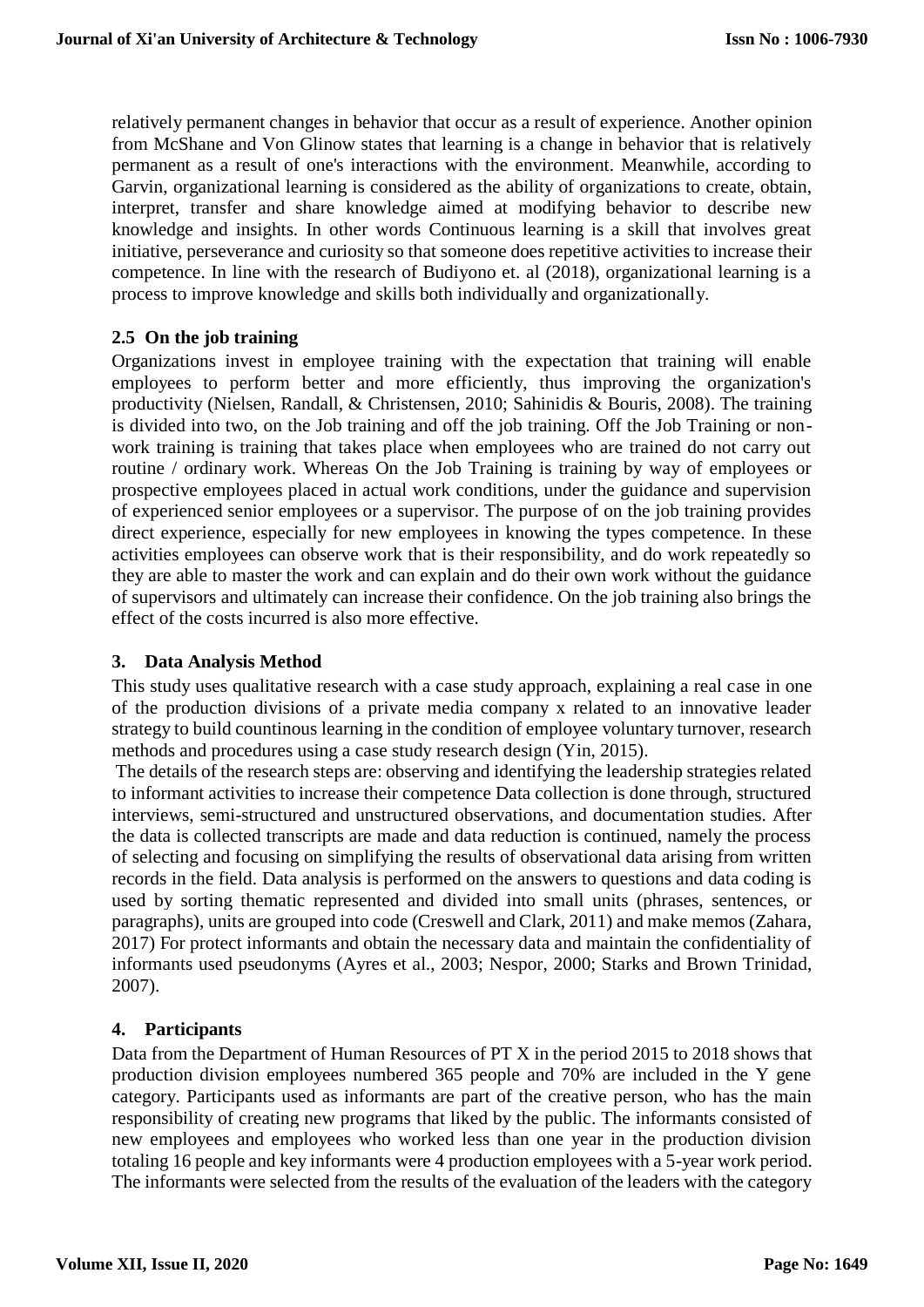of informants who had the performance of fulfilling job requirements for 10 consecutive months.

### **5. Interview guidelines**

Interview guides were prepared to help researchers direct informants to be more productive and involved in discussion groups (McLafferty, 2004). The researcher designed the interview guidelines from general questions to specifics (Kingry et al., 1990). This guide was previously used in the initial interview and was developed in subsequent interviews to get more detailed answers. After receiving feedback from interviews from several initial sources

There are four main questions designed to be used in asking about (1) how the HR management process prepares the competencies of new employees in the Production Division, (2) how informants' perceptions of the leadership of the creativity of new employees, (3) how the impact on the job training for new employees. (4) what are the obstacles in increasing the competency of new employees.

#### **6. Data validation**

To ensure the validity of the results of the interview and the verbal accuracy of the experience of the informants each interview was recorded with audio and video. The results of the activities and observations of informants and fully transcribed. Before making a detailed report the triangulation process is carried out through email, discussion, telephone media by submitting the research findings to each informant, the HR Team, and 2 (two) Executive Producers who carry out the task of coordinator and 3 leaders of production to get approval of the results interpretations from researchers. The location of the Media X employee interview was conducted in the Media X office environment. From the research results, the researcher developed the concept of an innovative leader strategy model to build countinous learning in the condition of employee voluntary turnover.

#### **7. Discussion Results**

The informants explained that all the leaders in media x encouraged them to come up with ideas to produce new programs that were liked by television viewers. Some of the activities carried out by job crafting, on the job training and rotation activities are accompanied by mentoring and coaching. This activity gives a lot of space and freedom for new employees to do an activity in a new way to give birth to many new ideas.

#### **7.1 Job Crafting**

Since the interview and when signing the employment contract, most of the informants claimed to have been informed by the job desk properly. All informants were prepared to attend on the job training for 6 months by getting mandatory training at the beginning for 2 weeks. They were given an explanation of the vision and mission, organizational structure, strategy and business process of making the program. They get knowledge of making programs from the beginning to the end of the process and follow training for 2 weeks and immediately go to the field to do work. Most of the informants said that when they run the old program and produce a new program, they change stages and add new stages in completing work as one of the informants said in the interview.

> *I feel that I get freedom and trust when I can change old ways and make new steps. When I started preparing a program design, quite a lot of mistakes I made, but from those mistakes I got ideas and concepts that were more effective.*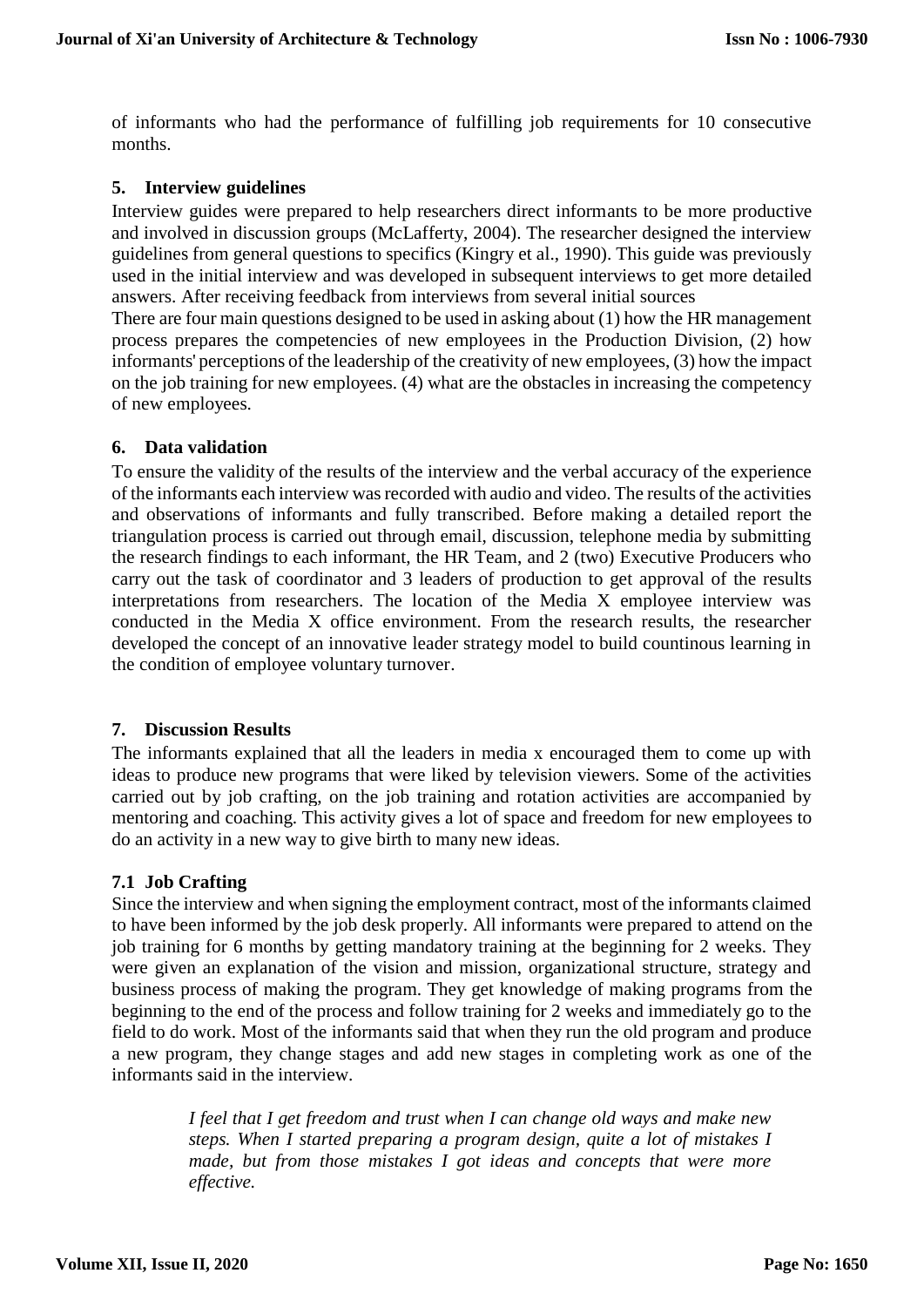The explanation above shows that employees have an active role in work by making changes both physically and cognitively (Slemp & Brodrick, 2014). Job crafting activities succeed in expanding the tasks of the job both physically and cognitively. The experience of the informants as a creative person is felt to provide the widest opportunity to make updates when running new programs and program changes for each episode. Continuous learning is obtained directly from the leader when conducting evaluations. This evaluation in addition to being input for HR managers can produce more appropriate strategies for new employees. Job crafting becomes an individual policy of work experience to meet the needs and desires (Grant and Ashford), while (Slemp and Bodrick, 2014) emphasizes that job crafting is a form of proactive behavior that encourages employees to do better.

Job crafting activities are informal but focus on changes in a positive direction. Employees take initiatives based on interests, values, and achieve a satisfaction. Job crafting, defined as a proactive effort by employees for their work (Tims & Bakker, 2010; Tims, Bakker, & Derks, 2012), allows employees to adjust their work environment to suit their preferences. A conducive work environment makes employees feel passionate and serious even attached to the job. It is widely recognized that work engagement, that is, positive, satisfying, and consistent conditions of mind characterized by enthusiasm, dedication, and absorption (Schaufeli, Salanova, González-Romá, & Bakker, 2002) improve in a work environment that offers quite a lot job resources and challenges (Bakker, 2011; Brough et al., 2013; Halbesleben, 2010; Mauno, Kinnunen, Mäkikangas, & Feldt, 2010).

Job crafting is the activity of employees redefining their work personally in a meaningful way (Berg, Dutton, & Wrzeniewski, 2013). Research conducted by Hakanen et al (in Bakker, Tims, & Derks, 2012) shows that the combination of high job demands and resources can facilitate work engagement and job crafting. Thus, job crafting is an action to achieve meaningfulness at work. Employees can change job characteristics according to their initiatives and interests so that employees are more productive.

They are encouraged to work independent of jobdesk. For those who admit that they understand the job description well so that they can work on tasks that have a passion they are very enthusiastic because they have the freedom to issue ideas. Trial error is the process of getting lessons and ideas, and new methods and even these activities create the beginning of work engagement and encourage job crafting effectively.

Bakker, Tims, & Derks, 2012. Employees with high job crafting will have a high level of meaningfulness and will be more attached to their jobs. That is because employees can change their work physically and cognitively more challenging and in accordance with their abilities, bearing in mind that Y generation employees like challenges (Howell LP, Joad JP, Callahan E, Service G, Bonham AC, 2009)

# **7.2 On the job training**

After getting mandatory training for 2 weeks, they were divided into groups and given their respective assignments. From the beginning of work up to 6 months the informant was accompanied by a coordinator. Coordinators are executive producers or managers in the production division. The Production Division has not yet let go of their new employees just after they have conducted mandatory training. The next process of competency training is carried out on the job training, from these activities new employees can be observed easily how their ability to adapt at a certain time. Opportunities on the job training can also see their passion and establish communication and improve emotional levels very well so that the competence of team work increases significantly. During on the job training, the Coordinator also serves as a mentor and also a coach. One coordinator is responsible for monitoring 20 new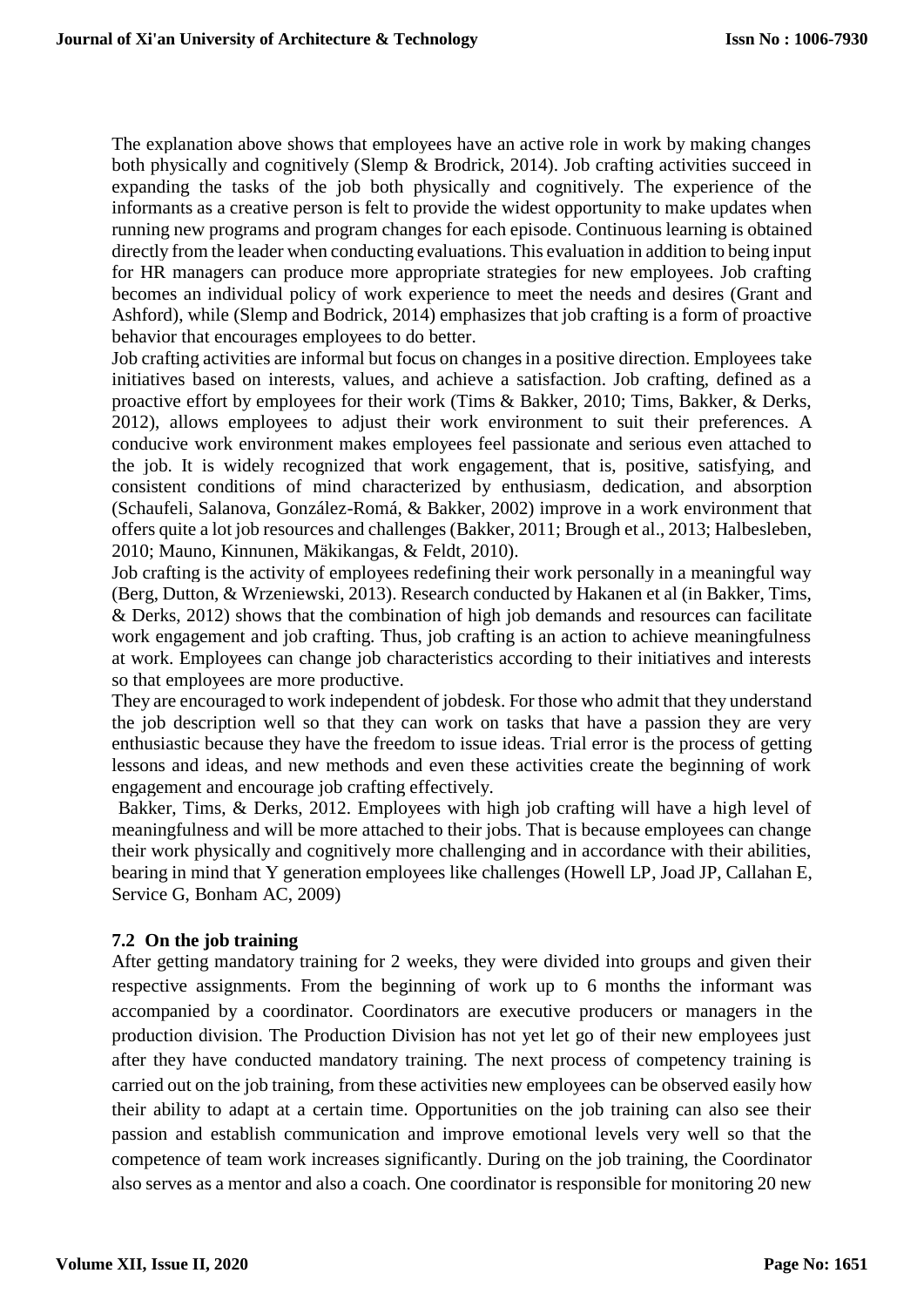employees. It seems that on the job training is a fairly appropriate training model for this company, in addition to being able to cut a significant training budget for the company. Problems in training costs are sufficiently resolved, especially the involuntary turnover phenomenon is still significant.

### **7.3 Job Rotation**

In accelerating the mastery of a program character after 6 months on the job training, a rotation process is carried out once a month. Job rotation makes employees get variations in their work. Job rotation moves employees from one specific field of work to another. Employees are trained and given the opportunity to do two or more jobs in a rotation system, with this job rotation, the leader can stimulate the willingness and motivation of employees to provide employees with a broad perspective on the organization. (Bolton & Gold, 2004)<sup>27</sup> Besides they learn how to know the production process they study the administrative process. The rotation process makes them more ready to carry out their work.

#### **7.4 The Role of Leaders Supports Continuous Learning**

The informant's explanation showed that the leadership could understand the situation and characteristics of the company well. In addition, the leadership in the production division can collaborate with the manager of Human Resources Management in carrying out the coaching strategy. The results of the collaboration between the Production division and HR management make the planning program more focused, directed and easier to identify competencies that need to be improved, so that the learning process grows. In other words, the process of increasing competency makes employees satisfied because they get the transfer of knowledge and skills Goal setting theory holds that employees experience a high level of job satisfaction when the goal of transferring learned knowledge and skills on the job is achieved. Once a goal is achieved, employees are more likely to subsequently set and achieve a higher goal (i.e., improved performance). Empirical evidence supports that employees are more satisfied if they successfully transfer training outcomes to work (Allen & van der Velden, 2001; Pineda, 2010; Stranda & Bosco-Ruggiero, 2011).

> *"I became super critical of mine, because of this work I was hammered into a very detailed person, miss, I was a spoiled child, the youngest child, now I have been given so much confidence in this office".*<sup>28</sup> *Between teams often share so automatically suggestions and input from other teams is also enough to help us to develop to do a better job"*

Working in this media is recognized by the majority of informants who work under 1 year, rapidly increasing ability, mentality, and attitude. Informants can get a lot of friends, connections, or even work experience and have insight into the world of television. Besides training managerial skills, especially in collaboration, delegation, problem soving and critical thinking and building confidence. This achievement shows that job crafting activities, on the job training, job rotation are effective. Continuous learning works well because these activities have the potential to change the way employees look at the meaning of learning, work and experience in various situations.

.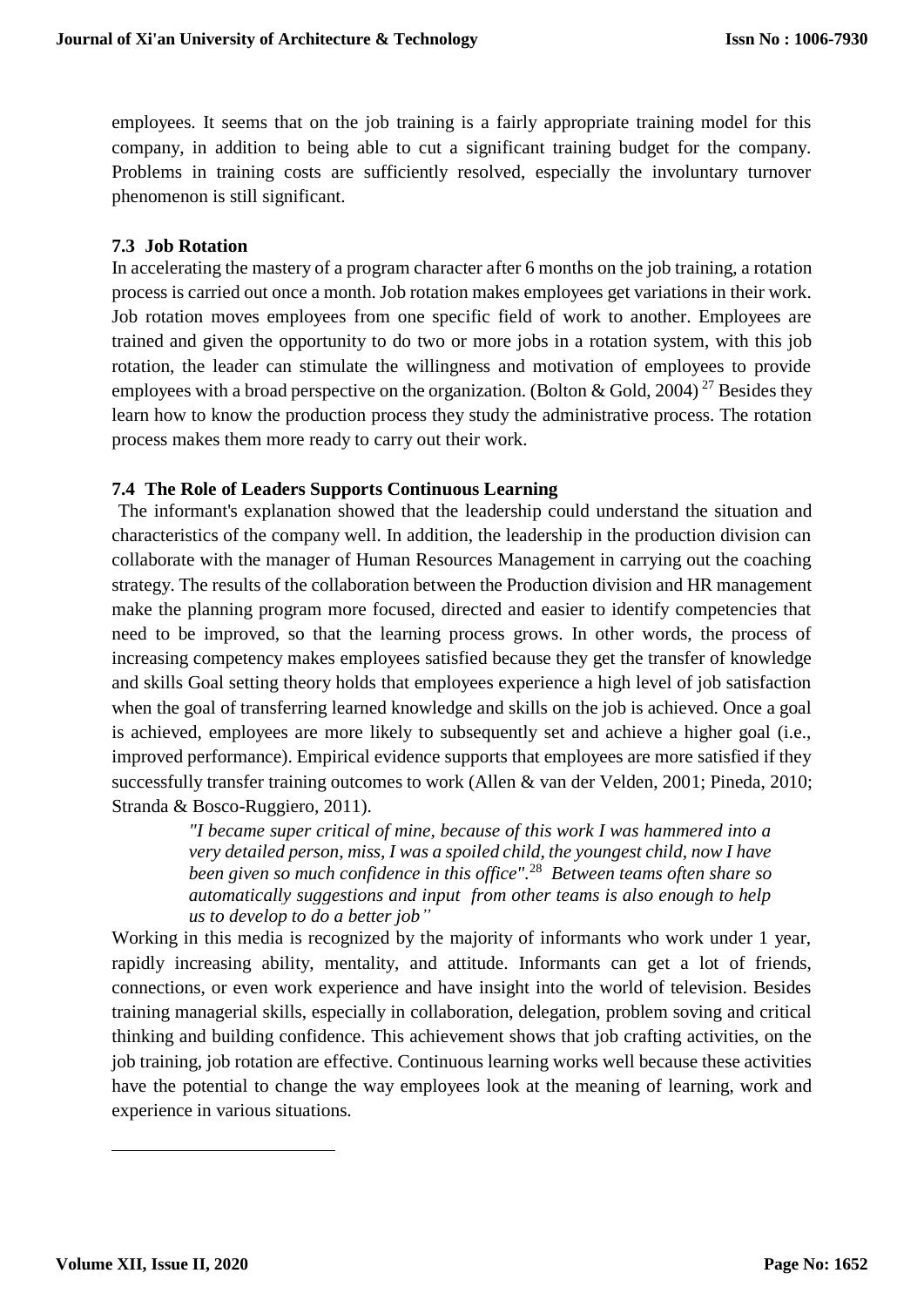The informants were quite active in looking for opportunities for learning and selfdevelopment; involved in learning activities both formal and informal, including reading books, attending training, seminars, e-learning, and others). They apply the knowledge or skills gained from learning outcomes into current work, maximizing the current learning process; ask for feedback from others to identify strengths, weaknesses, and ways to develop themselves and finally the informant can set challenging learning goals in order to develop themselves for future tasks.

The informant admitted that he learned a lot from the leaders, including learning the skills to manage teamwork. With teamwork, they can also share knowledge, knowledge, and share experiences. Continuous learning competencies have been successful enough to have a significant impact in minimizing tacit knowledge that has shrunk as employees turnover. By doing continuous learning in identifying the competencies needed by the company in the future to achieve long-term success of individuals and organizations. Job crafting, on the job training, rotation, coaching and mentoring activities become a series of processes that are quite effective in accelerating informants to master technical competencies and behavioral competencies where in the process a solid team process is built.

### **7.5 Coaching and Mentoring**

Although they felt that the mentoring and coaching activities were not as expected, the informants felt that coaching activities were tools that could maximize and build learning competencies in a sustainable manner so that gradually valuable experiences created permanent results (Stephen, Greenberg and Baron) <sup>29</sup>. Most of the informants managed to become producers who created excellent programs in this television company. the informant learned a lot of new things, another benefit of learning that the informant felt was work and mental endurance which was very honed in dealing with critical matters. For example, the informant is able to manage stress and make many strategies for many things at work.  $30$ 

The process creates an interpersonal relationship in the form of care and support between an experienced and knowledgeable person with an experienced and limited knowledge. Almost all mentoring relationships involve mastery of knowledge, but it also needs to be emphasized that this mentoring though reciprocal even though basically unbalanced. The mentor also gives advice and instructions on how things that have been learned can be carried out. ). Stranda and Bosco Ruggiero (2011) found that employees participated in two interventions of transfer of training, including mentoring and clinical consultation programs, were more satisfied with their jobs. As extensive literature suggests, job satisfaction in turn has a positive effect on customer service quality (Gazzoli et al., 2010; Kim et al., 2009; Malhotra & Mukherjee, 2004; Yee et al., 2008). These findings suggest that job satisfaction functions as a mediator between transfer of training and quality of customer service. This idea leads to the following hypothesis:

Whereas Coaching is a tool used by leaders in motivating and eliciting informant commitment to make target changes in increasing work productivity. Coaching is used by heads of production to train and orientate informants in dealing with the work environment and remove obstacles in order to achieve optimal performance.

.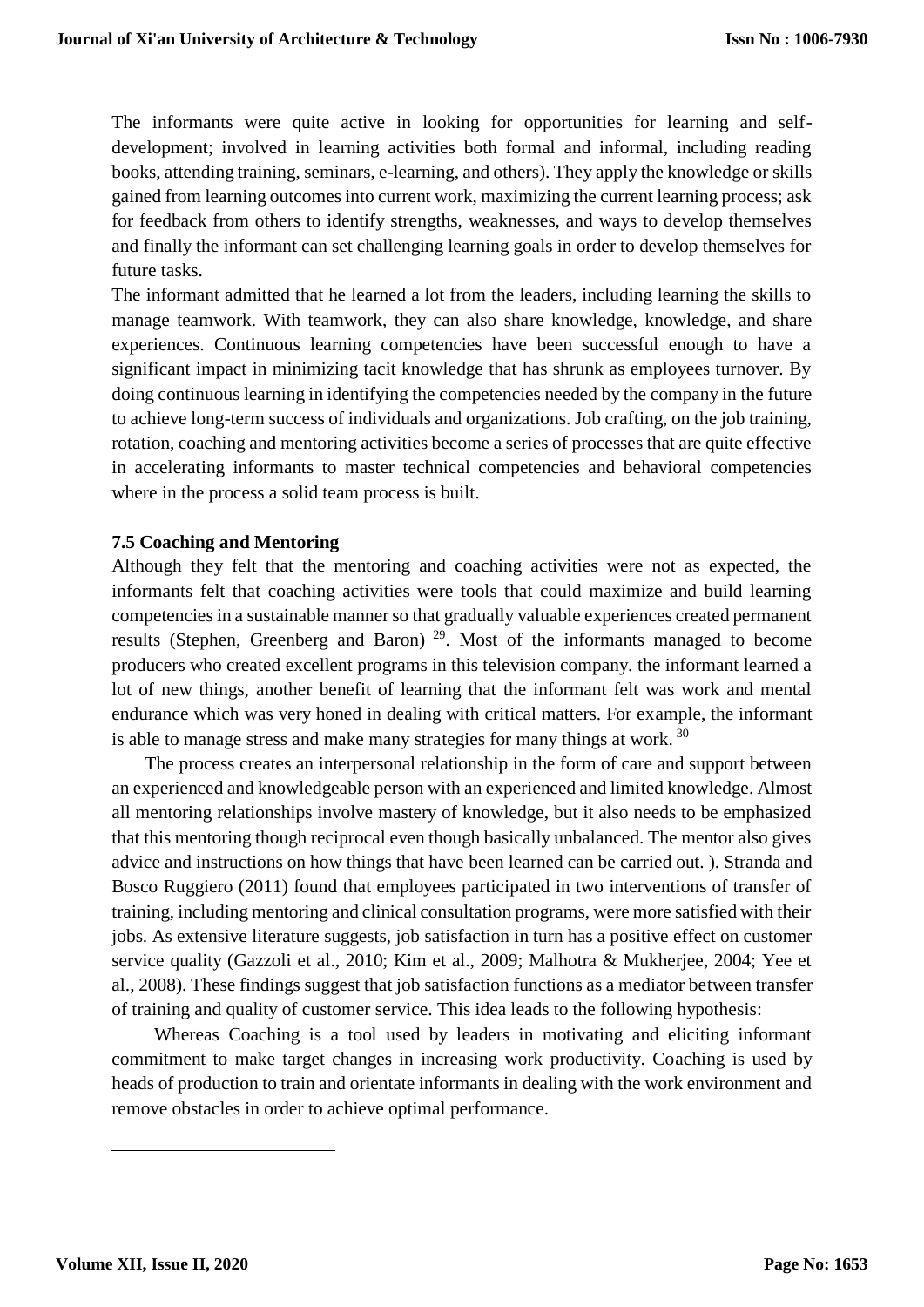In addition, leaders today need to master mentoring and coaching. these skills are used when conducting feedback activities, both in the work evaluation process and providing the motivation needed to encourage employee performance. <sup>31</sup>Coaching is used to motivate and bring up the commitment of subordinates to make a target change in improving work productivity<sup>32</sup> while mentoring is a process in which a more experienced workers provide advice, advice, guidance, and enhance the professional development of new workers<sup>33</sup>. The survey shows that 51% of Gen Y needs a leader who can be a coach / mentor for their ability and career development. With the birth of generation Y, leaders must pay attention to leadership styles and behaviors in organizations to achieve organizational success (Jex and Britt, 2008)<sup>34</sup>. David, Fred.R. 2011. Strategic Management: Concepts. Twelfth Edition. Salemba Empat, Jakarta. Become a leader as well as coach and mentor for gen y. (Hartman & McCambridge,  $2011$ )<sup>35</sup>

Skills in coaching and mentoring include several skills (Wiwoho, 2010)<sup>36</sup> 1) Building Trust, the activity of opening a good initial relationship. 2) Active Listening, activities that focus on paying full attention to the coachee about what is being said. 3) Clarifying activities reflect back on the words conveyed by the coachee or mentee. This confirms to the coachee or mentee that they are heard well by the coach / mentor 4) Asking The Right Questions is an activity that determines as if the heart because the coach explores the ideas of the coachee to achieve his goals. The right questions generate direction and have an effect, so that the Coachee gets a new idea or solution. 5) Giving Feedback is about giving information in a way that encourages the recipient to accept it, reflect on it, learn from it, and hopefully make changes for the better. Being able to give feedback is a skill that is useful in our personal and professional lives. Feedback is an activity of observing not judging. (Lynch, 2016). <sup>37</sup>

#### **7.6 Experience of Coaching Activities**

At the initial meeting the coordinator opened the conversation well. They conveyed the objectives of the meeting and the results to be achieved according to mutual agreement in detail. In this activity, some informants felt happy and proud of the coordinator's concern for their progress. But the informants complained about having to wait a long time and felt a lot of time wasted while waiting for the coordinator, even they were late or at the same time suddenly attending another event so there were many delays in the process of transferring knowledge as well as conducting work evaluations.

When the work evaluation was carried out the informants felt they had run out of energy. They began to focus less, They did not listen actively, they were disturbed by telephone interference so they did not listen well. Only a small portion, coordinators who focus and use eye contact, They record every conversation the informant, but interspersed with other activities. They have not yet realized the importance of active listening, because all efforts of the coordinator will be devoted to the success of their employees / teams. In this activity the

1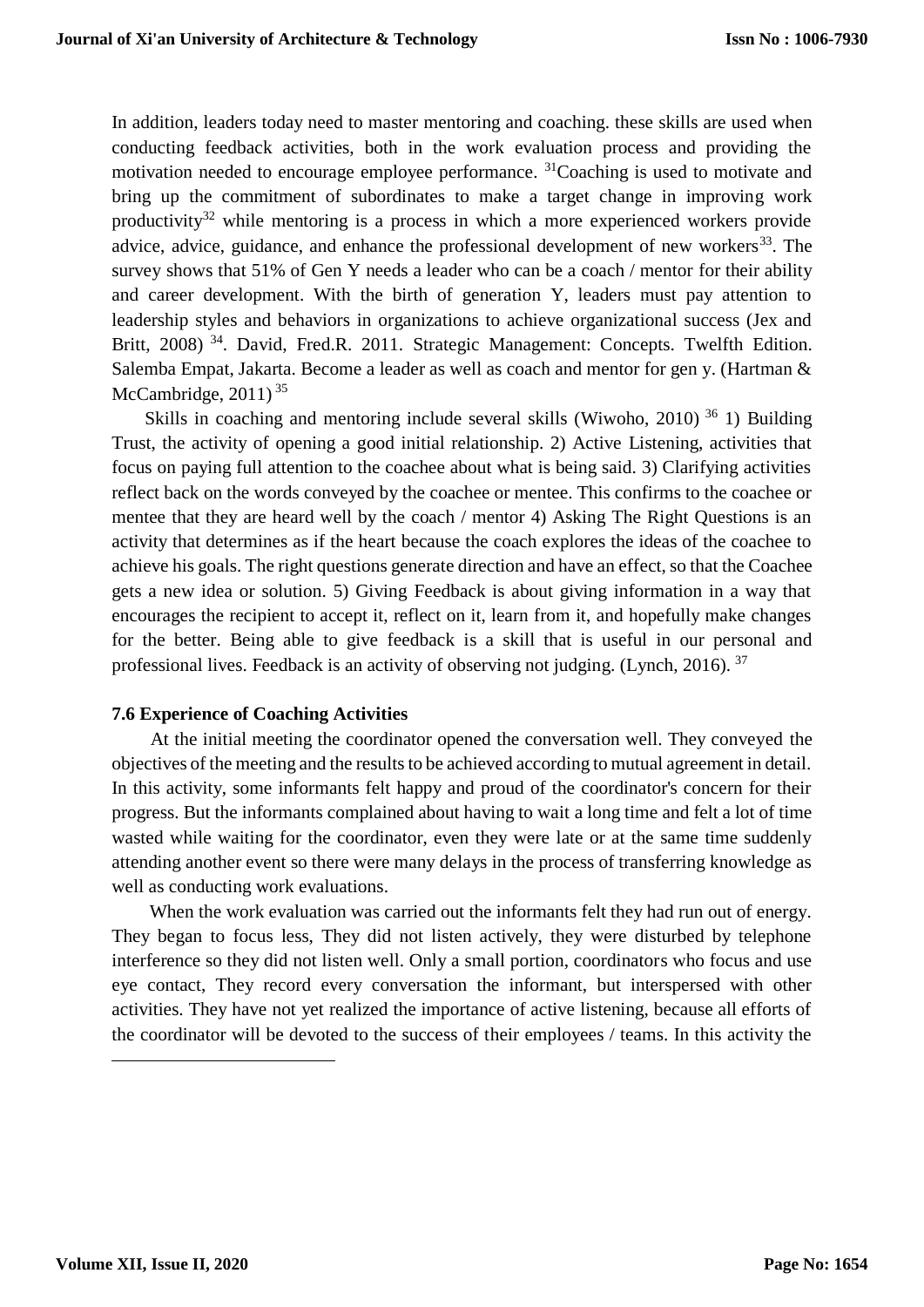coordinator's sense of concern will be directly felt and have an impact on the good emotional bond between them.

The explanation above shows that the coordinators did not understand the definition of coaching and mentoring well. They feel that opening a conversation and having a discussion and making an agreement about the goals to be achieved is easy, even if the informant is not trusted at this stage will have an impact in the future.

Likewise the ability to hear has not been done to the maximum, even though the ability to listen can support increased productivity in the work environment. By listening, it is expected to understand others better so that we can respond appropriately. This helps create communication, where good communication is one of the conditions for teamwork. Effective teamwork fosters work spirit and commitment from team members. This can increase productivity and quality of work. If they understand active listening skills, they will prepare and fulfill what is and is not allowed in listening activities, because in these activities, leaders should anticipate all activities that interfere with listening activities, one of them by turning off the sound of the telephone, maintaining gestures, eye contact and focus on informants.

When the coordinators ignore listening activities effectively make an impact when exploring new ideas / breakthroughs in new programs. The questions posed to them do not produce the expected results whereas the benefits of this activity, in addition to making ideas, solutions, also generate commitment in completing the work. This activity also combines harmony and builds synergy between leaders and teams. Without realizing it when the questioning activity did not run optimally, the coordinators had extra time to monitor and accompany their team to make decisions and dare to make a breakthrough.

Likewise, the questioning activity has not been done well, and the clarification activities are automatically limited. In the process of understanding what is contained in a conversation, clarification and giving feedback is needed. In conducting clarification it is necessary to ask questions to get the same understanding of the contents of the conversation, and also to obtain information and a complete background about the information, but clarification activities are not carried out to the maximum, in this activity the leader tells a lot of experiences and offers new ideas but just offering it, not making detailed plans, therefore clarification activities did not work effectively.

Many discussions were carried out but these activities were colored by instructions. The feedback made is more instructional than the motivational function. Most of the informants said that the feedback activity was only limited to work evaluation, occasional praise was given but it was minimal. There are leaders labeling informants as non-creative. Categorized feedback, Active - destructive feedback, responses given by the leader accompanied by negative comments 'Your work is good, but still not creative enough. (the beginning of a positive sentence but the end of a negative sentence accompanied by non-verbal negative behavior frowns or complaints, whereas if the feedback function is valued, it will increase employee motivation to perform more. The more feedback received by members of the organization, the better it will be. is a trusted channel of communication for informants to improve the flow of communication among employees Attention to providing feedback is important if you want to build a positive relationship Overall, the informant feels that coaching and mentoring activities are carried out far from comprehensive, especially in coaching activities, many coaching activity requirements are not run properly.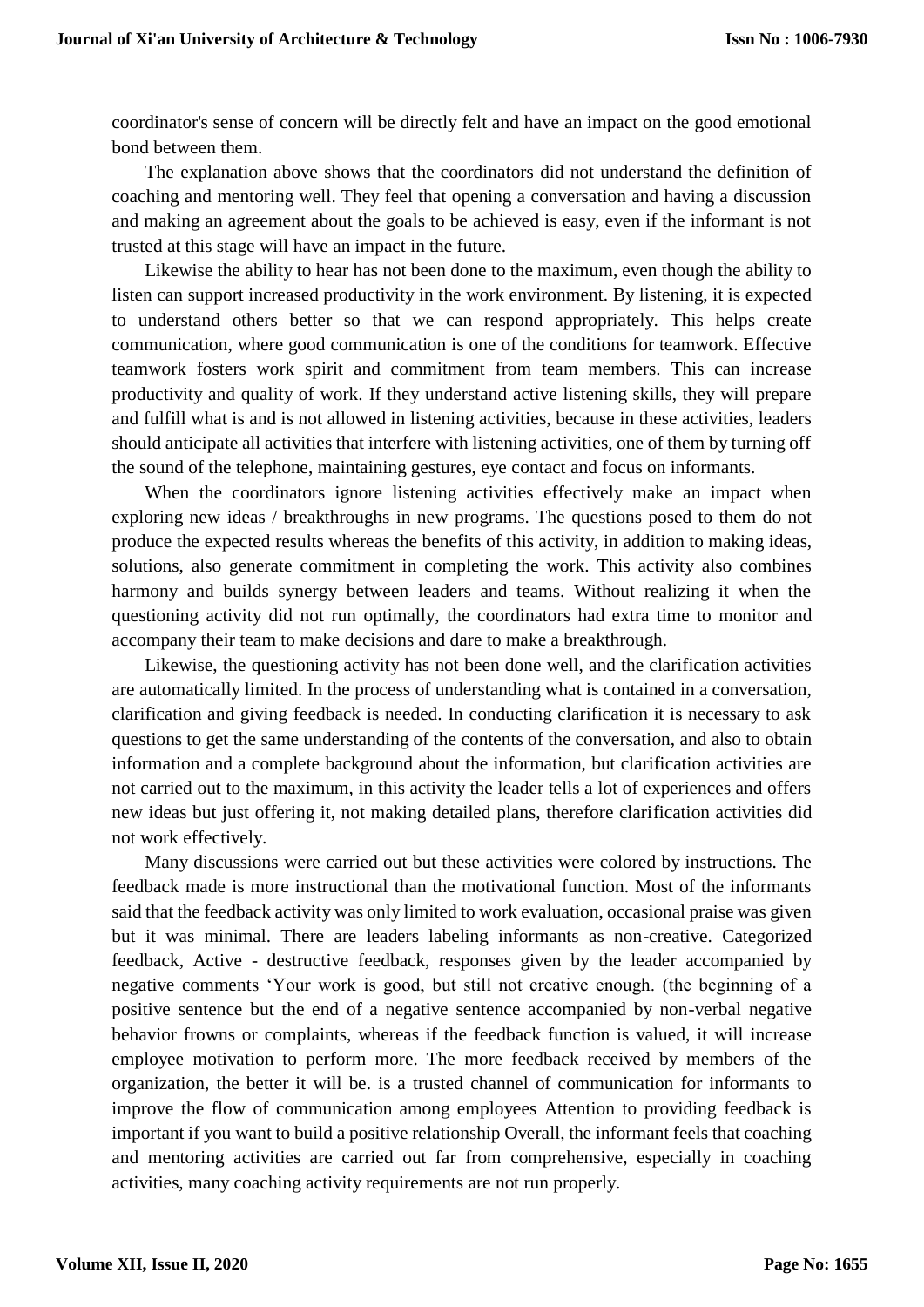## **8. Conclusions**

The strategy to build contionus learning runs quite effectively in job crafting, on job training and job rotation, even though the masters' competence in mentoring and coaching competencies is not well standardized. The skills to build trust are carried out quite effectively, while the 4 skills of active listening, asking questions, have not been well mastered and especially the skills of feedback that are most important to be improved.

### **9. Suggestions**

- 1. The coordinator must be given a standard for mastering coaching and mentoring competencies.
- 2. This activity is also something that should be given a reward for the coordinators during the task.
- 3. Every new employee is required to have an individual development program.
- 4. Recruit an external professional coach to balance and provide an example for the coordinator to be able to carry out the coordinator's duties properly.
- 5. Need to improve time discipline in carrying out feedback time.
- 6. Formal mentoring time needs to be organized with a clear timeline.
- 7. There is a recommendation for production fresh graduate program development.



**Figure 1.** Development and Training Models in Continuing Learning Activities Production Division of Program Development Area

# **10. Acknowledgment**

Thank you to the company and production leaders of Media X, as well as key informants and informants who have supported the completion of this research.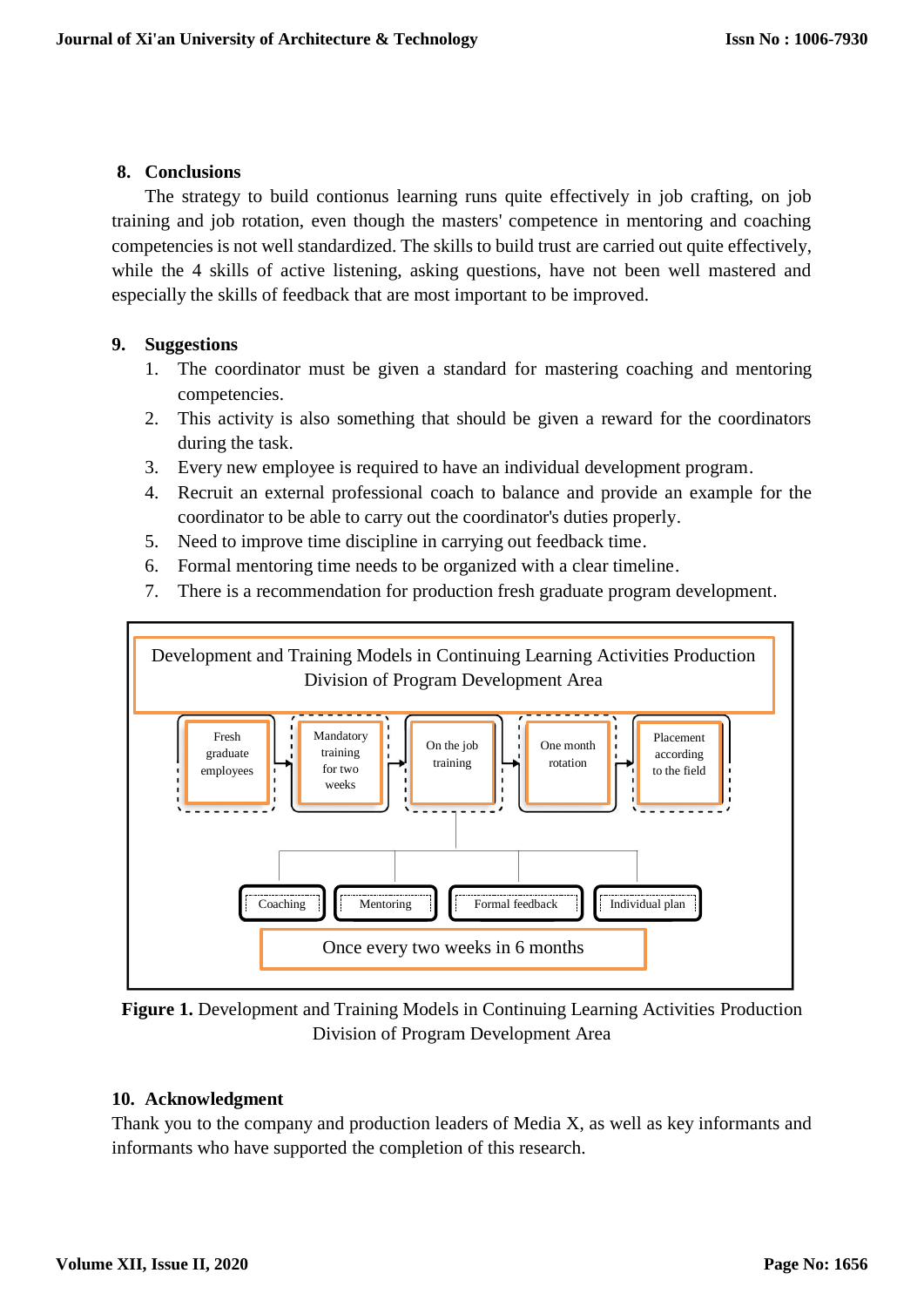### **11. References**

- 1. Ailin, M., & Lindgren, P. 2008. *Conceptualizing Strategic Innovation Leadership for Competitive Survival and Excellence*. Journal of Knowledge Globalization,1, 87-107.
- 2. Bold, R., & Gold.J ( 2004) Career Mangement: Matching the needs of individuals with the needs of organization . Personnel Review,23 ( 1), 6-24
- 3. Bester, F. 2012. *A model of work identity in multicultural work settings*. Unpublished DPhil thesis, University of Johannesburg, Johannesburg.
- *4.* Bradley W. Carss. 2010. "The Measurement of Transformational Leadership Skills in the Workplace - The Path towards Innovative and High Performance Teams," *University Fasser Valley.*
- 5. Budiyono, B. (2019, September). THE INFLUENCE OF LEADERSHIP AND EXTERNAL ENVIRONMENT ON PERFORMANCE THROUGH LEARNING ORGANIZATION AND THE INFLUENCE TOWARDS COMPETITIVENESS THROUGH PERFORMANCE OF INSTITUTE OF ECONOMIC SCIENCE IN JAVA. In Prosiding Seminar Nasional & Call for Paper STIE AAS (pp. 001-013).
- 6. Carmeli, A., Gelbard, R., & Gefen, D. 2010. *The Importance of Innovation Leadership in Cultivating Strategic Fit and Enhancing Firm Performance*. The Leadership Quarterly, 21, 339-349.
- 7. Dale Carnegie Indonesia (marketeers.com)
- 8. David, Fred R. 2011. Strategic Management Buku 1 Edisi 12. Jakarta:PPM Management.
- 9. Greenberg, Jerald dan Baron, Robert A. 2010. *Perilaku Organisasi*. Jakarta : Prentice Hall.
- 10. Hamel, G., Prahalad, C.K. 1994. *Competing for the Future*. Harvard Business School Press.
- 11. Howell LP, Joad JP, Callahan E, Servis G, Bonham AC. 2009. Generational forcecasting in academic medicine: a unique method of planning for success in the next two decades. Acad Med. 2009;84:985–993.
- 12. Hunter, S. T., & Cushenbery, L. 2011. *Leading for innovation: Direct and indirect influences*. Advances in Developing Human Resources, 13, 248-265, 2011
- 13. Jane Stevenson, Bilal Kaafarani. 2012. *Breaking away : A new model for innovation.*  Leader to Leader/Volume 2012, Issue 64.
- 14. John W. Newstrom. 2000. *Organizational Behavior* 13th : *Human Behavior at Work* (New York : Mc Graw-Hill.
- 15. Ongori, H. 2007. *A review of the literature on employee turnover.* African journal Business Management," *Academic Journals.*
- 16. Parsloe, 1992*, cited in Simkins et al.,* 2006, p. 323)
- 17. Porter-O'Grady, T., & Malloch, K. 2010. *Innovation Leadership: Creating the Landscape of Healthcare*. Sudbury, MA: Jones & Bartlett Learning.
- 18. Raymond A. Noe, *et. al*. 2007. *Human Resource Management, Gaining Competitive Advantage 3rd Edition*. McGraw-Hill.
- 19. Rony, Z. T. 2017. *[The Causes Factors of Employee Turnover Intention.](https://scholar.google.com/scholar?oi=bibs&cluster=16480488645002144261&btnI=1&hl=en)* ADRI International Journal of Psychology.
- 20. Rony, Z. T. 2019. Generation Y Challeges in Becoming Innovative Leaders at Organization in the 21 st. International Journal of Recent Technology and Engineering volume 8 issue-2S9 ISSN: 2277-3878
- *21.* Sessa, V. O., & London, M. 2008. *Continous learning in organizations : Individual, group and organizational perspectices. Oxon:Psychology Press.*